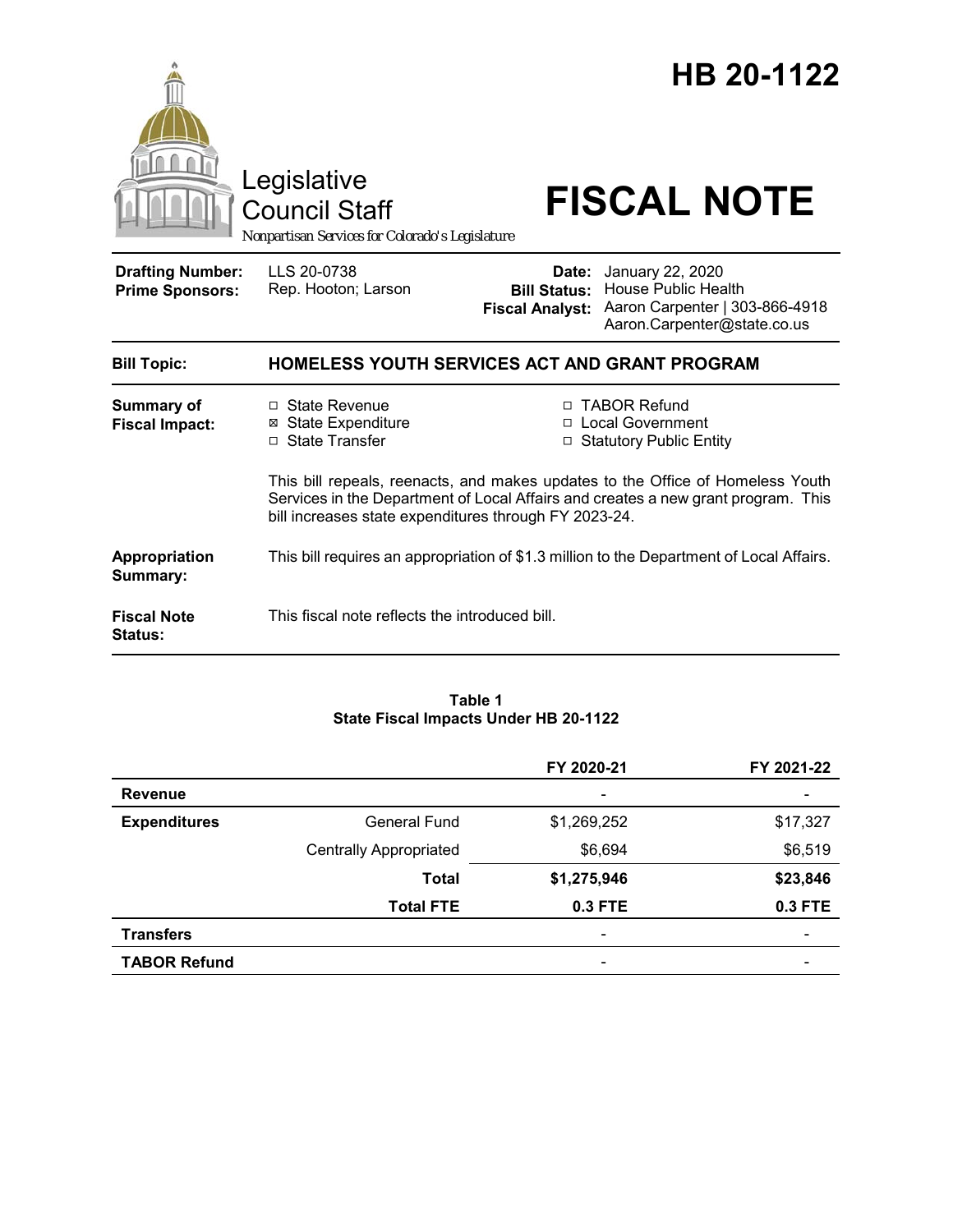January 22, 2020

# **Summary of Legislation**

This bill repeals, reenacts, and makes updates to the Office of Homeless Youth Services in the Department of Local Affairs (DOLA). In addition, the bill creates a new grant program to award up five grants of \$250,000 each to existing organizations that provide a variety of services to homeless youth as outlined in the bill. Grants must be rewarded by January 1, 2021. DOLA is required to submit a report to the General Assembly by March 1, 2023, summarizing the status of youth experiencing or at risk of experiencing homelessness and the impact of the grant program. The grant program is repealed on July 1, 2023.

# **State Expenditures**

General Fund expenditures in DOLA will increase by approximately \$1.3 million and 0.3 FTE in FY 2020-21 and by \$35,498 and 0.3 FTE in FY 2021-22 as shown in Table 2 and discussed below.

|                                    |                   | FY 2020-21  | FY 2021-22 |
|------------------------------------|-------------------|-------------|------------|
| <b>Department of Local Affairs</b> |                   |             |            |
| <b>Personal Services</b>           |                   | \$19,252    | \$28,879   |
| <b>Grant Rewards</b>               |                   | \$1,250,000 | -          |
| Centrally Appropriated Costs*      |                   | \$6,694     | \$6,619    |
| FTE - Personal Services            |                   | $0.3$ FTE   | $0.3$ FTE  |
|                                    | <b>Total Cost</b> | \$1,275,946 | \$35,498   |
|                                    | <b>Total FTE</b>  | $0.3$ FTE   | $0.3$ FTE  |

**Table 2 Expenditures Under HB 2020-1122**

*\* Centrally appropriated costs are not included in the bill's appropriation.*

**Department of Local Affairs.** Starting in FY 2020-21, DOLA requires 0.3 FTE to promulgate rules for the program, review applications, award grants, oversee the program, and report to the General Assembly. Costs for FY 2020-21 are prorated for the General Fund paydate shift and an August 1, start date, and are based on the costs of awarding the grants described below.

*Grant awards.*In FY 2020-21, expenditures in DOLA will increase by up to \$1.25 million to award up to five grants of \$250,000 each. The actual grant amount awarded will depend on the amount of money appropriated to the grant program. It is assumed that grants awarded in FY 2020-21 will be used by recipients across multiple years through the program's repeal on July 1, 2023.

**Department of Public Health and Environment.** Starting in FY 2020-21, workload to the Colorado Department of Public Health and Environment will increase to the extent it is consulted by DOLA. No change in appropriations is required.